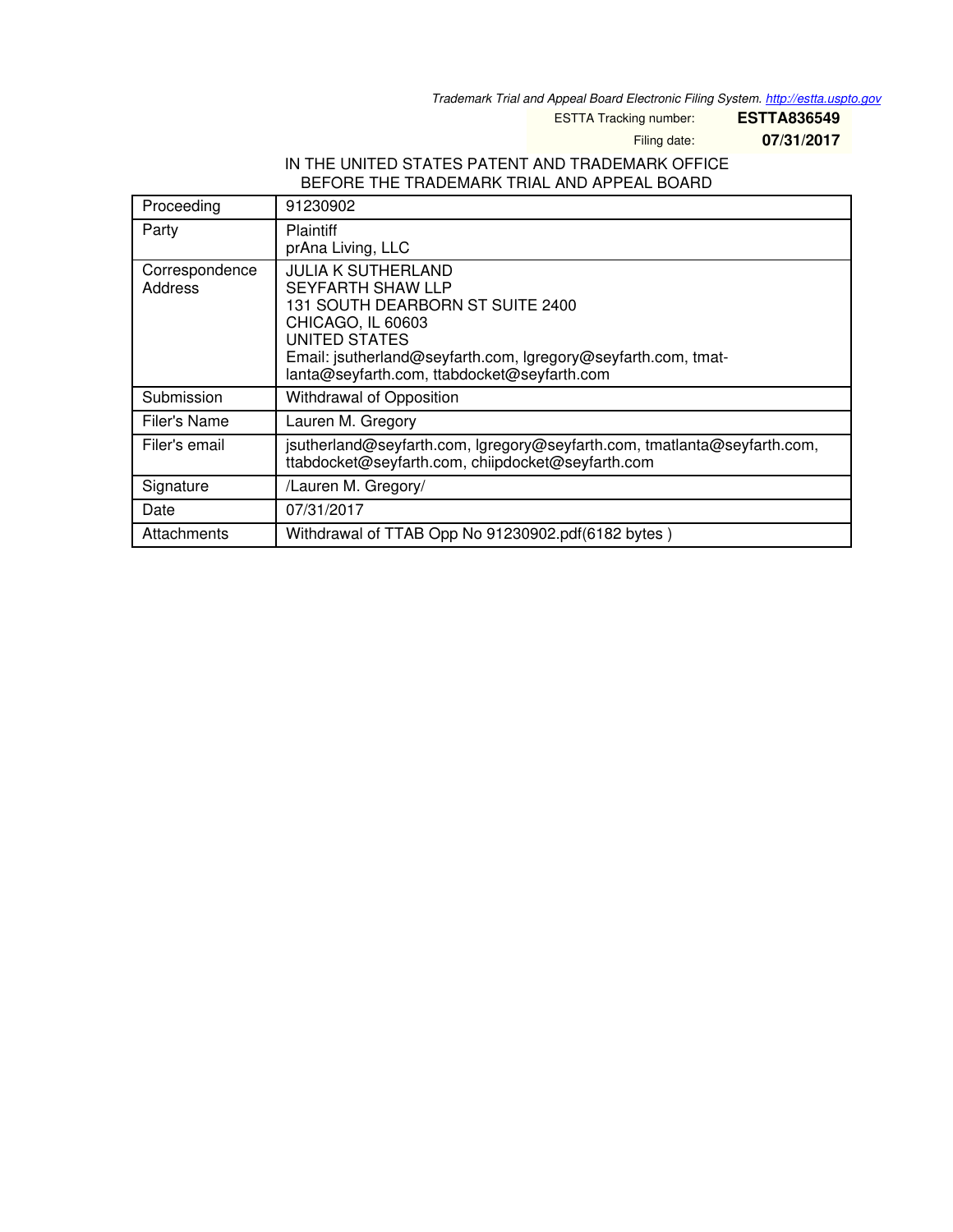## **IN THE UNITED STATES PATENT AND TRADEMARK OFFICE BEFORE THE TRADEMARK TRIAL AND APPEAL BOARD**

In the Matter of Application Serial No. 86/435,956 Published in the Official Gazette of May 10, 2016

PRANA LIVING, LLC,

Opposer,

Opposition No. 91230902

v.

MASTERTOPPER HOLDINGS, INC.,

Applicant.

## **WITHDRAWAL OF OPPOSITION**

Pursuant to Rule 2.106(c) of the Trademark Rules of Practice, Opposer prAna Living,

LLC hereby withdraws the Opposition without prejudice.

Respectfully submitted,

SEYFARTH SHAW LLP

Date: July 31, 2017 By: */s/ Lauren M. Gregory*

Julia K. Sutherland 131 South Dearborn St., Suite 2400 Chicago, Illinois 60603 Telephone: (312) 460-5577

Lauren M. Gregory 1075 Peachtree St. N.E., Suite 2500 Atlanta, Georgia 30309 Telephone: (404) 885-1500